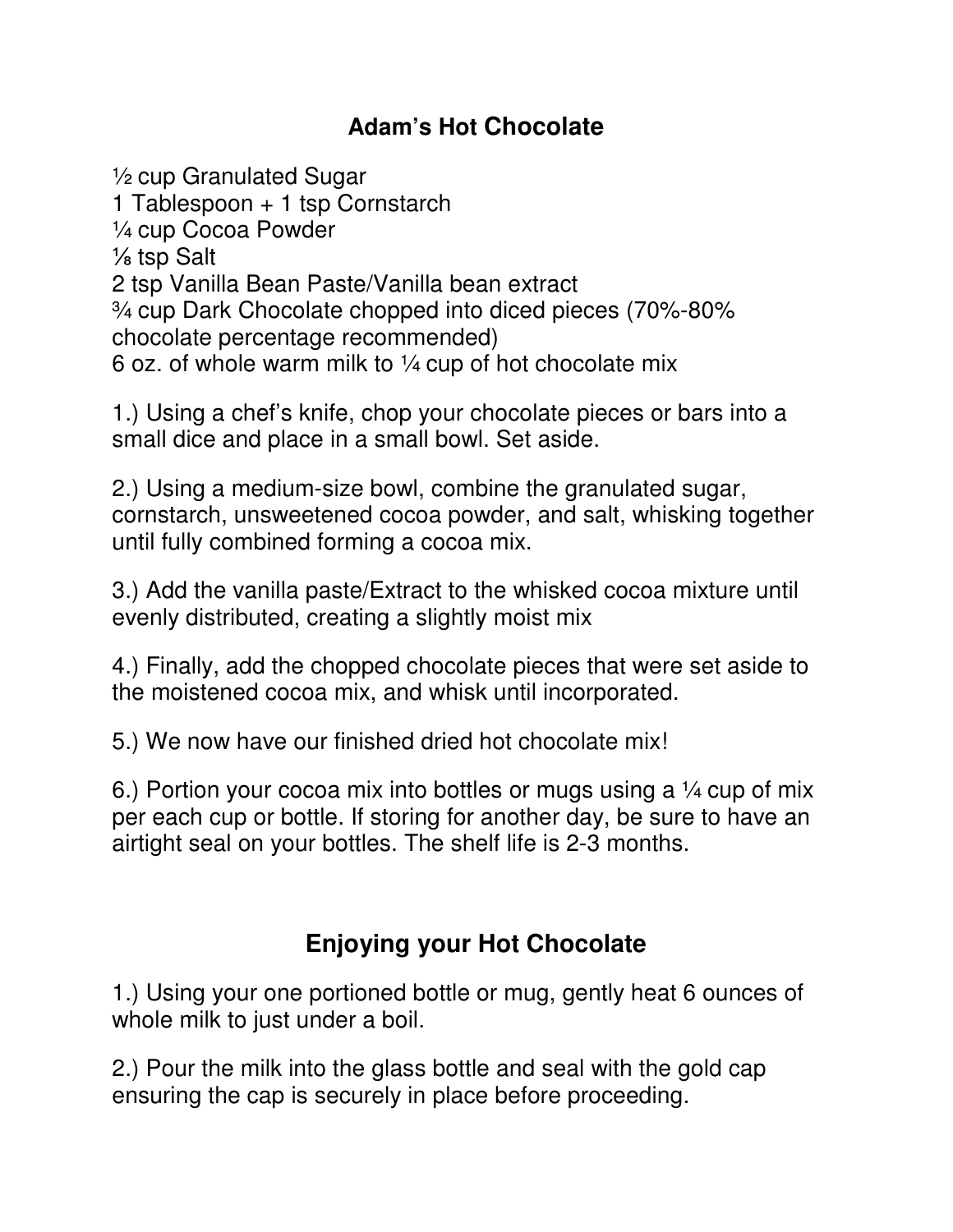3.) Shake the bottle vigorously (careful bottle will be warm) until the powder has been fully incorporated and dissolved

4.) Remove the cap carefully (the mixture can be very warm still) and enjoy!

5.) Shake or stir periodically to ensure your hot cocoa always has the best chocolatey taste.

## **Sugar and Spice Pecans**

8oz Pecans (halved) ½ Cup Sugar, ½ Cup Sugar, ⅛ tsp each: Ground Cloves, Powdered Ginger, Ground Cardamom, Ground Cinnamon. Allspice 1 TBSP Powdered Milk ½ tsp Vanilla Extract

Bring sugar and water to a boil and reduce heat to low. Add pecans and cook until liquid has almost evaporated. In a separate bowl, mix spices and powdered milk together. Add pecans to spice mixture along with the Vanilla extract. Toss to coat and then spread on a cookie sheet to cool!

## **Exploding Chocolate Bark**

10oz 60% Bittersweet Chocolate Chips (good quality)

10oz White Chocolate

Melt 8oz of the chocolate over a double boiler until smooth.

Remove from heat and add the remaining 2oz to temper the mixture.

Spread unto a piece of wax paper using an offset spatula.

Let cool for 5 minutes.